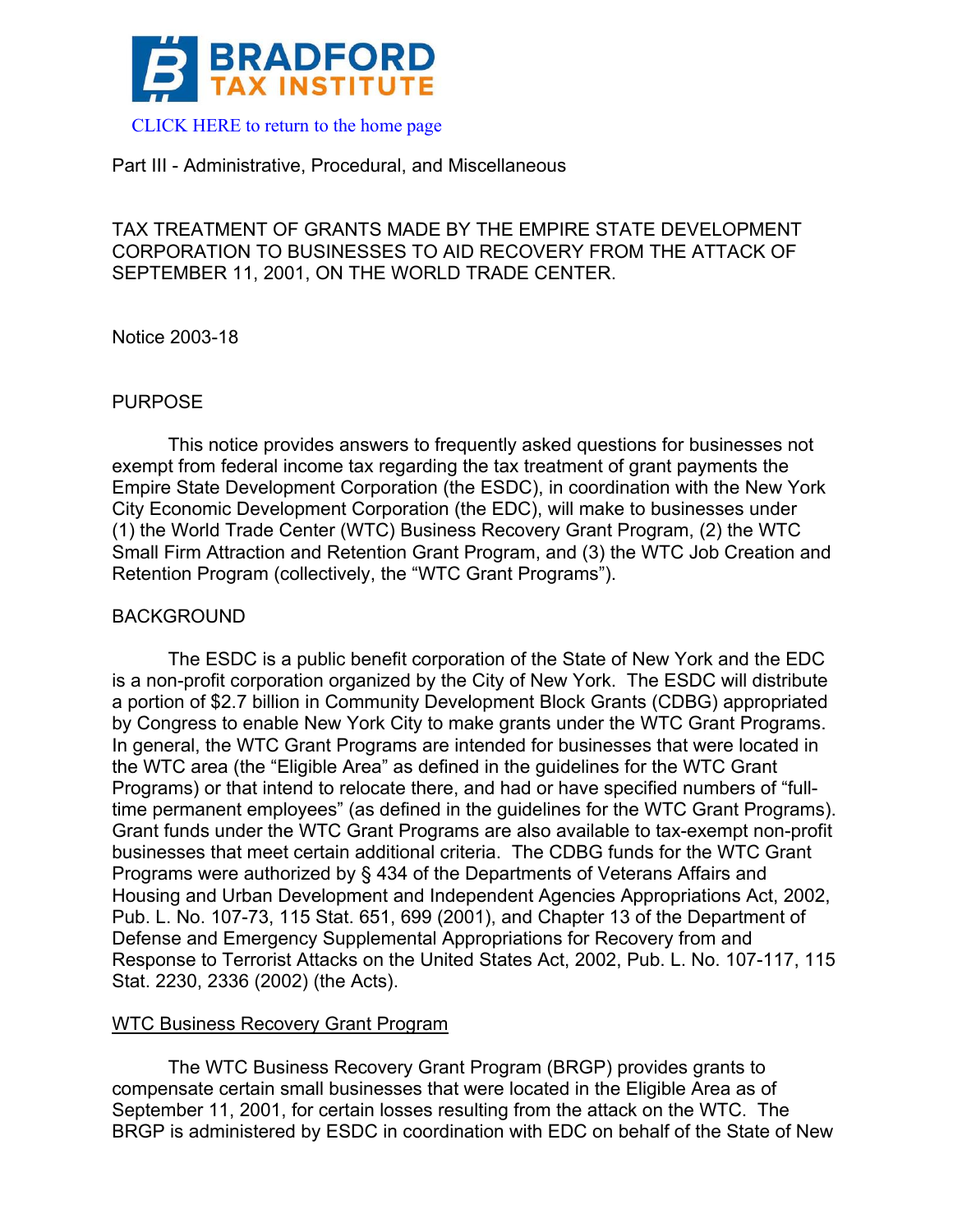York. Grant recipients must continue their business operations at the same location or intend to resume them within New York City. The BRGP is intended to compensate qualified businesses for the net economic losses they incurred from September 11, 2001, through December 31, 2001, in connection with the attack on the WTC. Such net economic losses include, but are not limited to:

(1) damage to, or destruction of, real property and other tangible assets, including equipment, furniture and fixtures, supplies and inventory;

(2) financial losses due to business interruption, including reduced business activity;

(3) employee wages paid for work that was not performed and fees for contract services that were not performed;

(4) temporary or permanent relocation expenses; and

(5) debris removal and other clean up costs.

The net economic loss equals the amount of economic loss reduced by other specified governmental grant assistance and by insurance proceeds the business has received or applied for related to its losses.

The amount of a BRGP grant that a business can receive with respect to a particular location equals the lesser of (i) the business' net economic loss or (ii) the maximum grant amount as computed by the ESDC (which can range from \$50,000 to \$300,000 depending upon the specific area in which the business was located). A business with multiple locations within the Eligible Area may receive a separate grant for each business location. The maximum grant to any business, however, cannot exceed \$500,000. The ESDC may require a grant recipient to repay BRGP grant funds under certain circumstances.

#### WTC Small Firm Attraction and Retention Grant Program

The WTC Small Firm Attraction and Retention Grant Program (SFARG) is administered by the ESDC and the EDC on behalf of the City and State of New York. The SFARG program generally is for businesses employing 200 or fewer full-time permanent employees at an eligible premises. The SFARG program provides grants to small businesses that are at risk of leaving downtown Manhattan that commit to remain in the Eligible Area for at least 5 years beyond their current commitment. It also provides grants to small businesses that were located in or near the WTC that commit to remain in New York City for at least 5 years. The SFARG program will also make grants to businesses (for example, new businesses) that commit to remain in the Eligible Area for at least 5 years.

The amount of a SFARG grant generally is \$3,500 per full-time employee. However, a business that was operating in that part of the Eligible Area called the "Restricted Zone" (as defined in the SFARG program guidelines) on September 11, 2001, and remains or relocates within the Eligible Area, is eligible to receive \$5,000 per full-time employee. The grants are generally payable in two installments.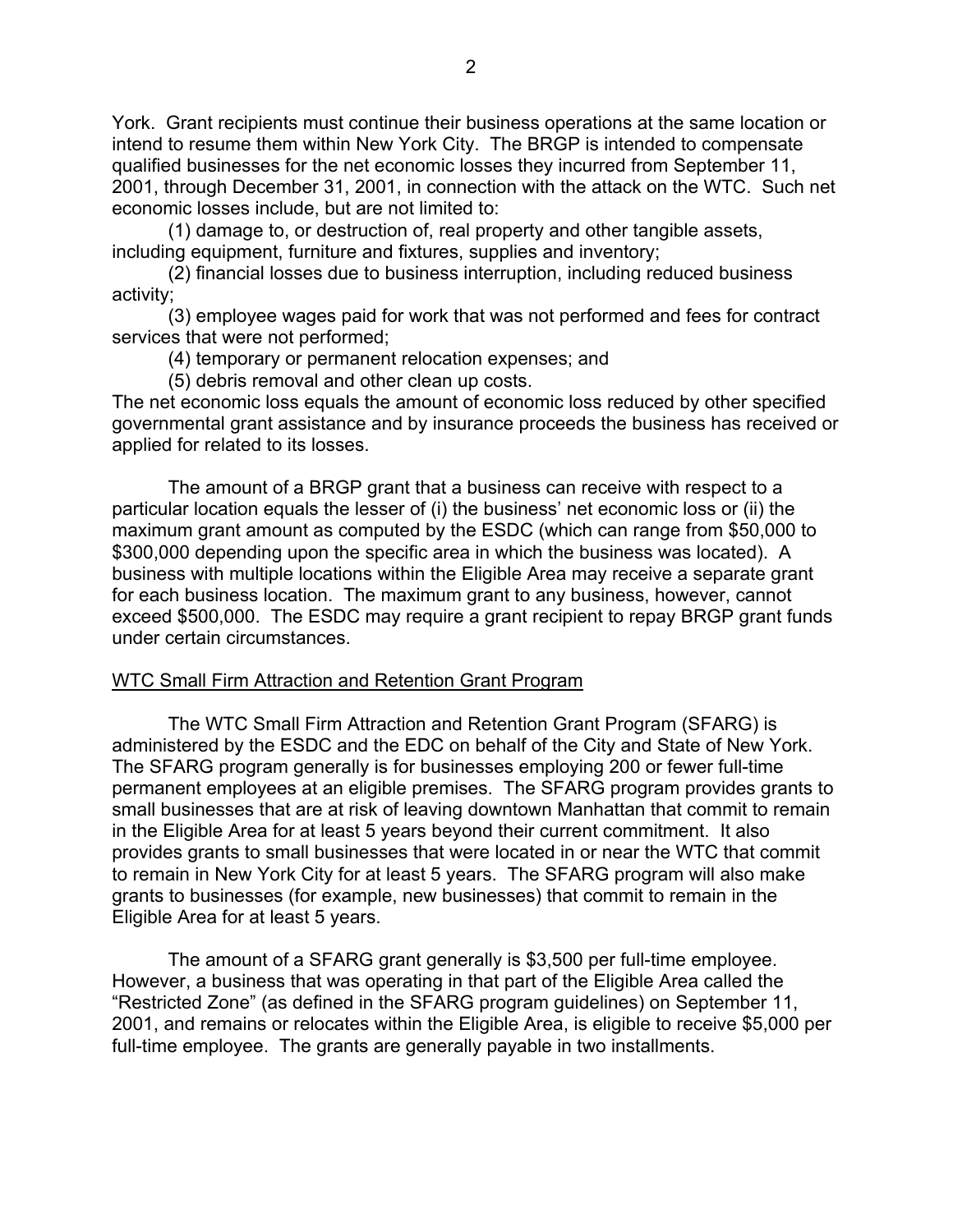Grant recipients must agree to allocate SFARG funds to wages for full-time permanent employees that were on the business' payroll as of the dates it requests the grant disbursements. The ESDC may require a grant recipient to repay SFARG funds under certain circumstances, such as relocating a substantial portion of its business from an eligible premises.

## WTC Job Creation and Retention Program

The WTC Job Creation and Retention Program (JCRP) includes grants to certain large businesses displaced from their workspace for at least one month as a result of the September 11, 2001, attack on the WTC, and grants to other affected businesses, including those willing to create new jobs in lower Manhattan. This program generally is for businesses employing 200 or more permanent full-time employees. Businesses receiving JCRP grants must commit to remain in lower Manhattan for a minimum of 7 years and achieve certain employment goals. Although businesses seeking to locate new operations in lower Manhattan are eligible to receive JCRP grants, priority is given to businesses that were located in the Eligible Area on September 11, 2001.

Businesses must use the grant proceeds exclusively for the following expenses incurred after September 11, 2001:

(1) wages;

(2) payroll taxes;

(3) employee benefits;

(4) rent; and

(5) moveable equipment and furniture.

The program documents do not indicate that a business must have incurred property losses to receive a JCRP grant or that a JCRP grant is intended to compensate for property losses. The ESDC may require a grant recipient to repay JCRP grant funds if a business does not meet its commitment to retain or create jobs for the minimum 7 year period.

## Applicable Provisions of Law

Section 61(a) of the Internal Revenue Code provides that, except as otherwise provided by law, gross income means all income from whatever source derived. Under § 61, Congress intends to tax all gains or undeniable accessions to wealth, clearly realized, over which taxpayers have complete dominion. *Commissioner v. Glenshaw Glass Co.*, 348 U.S. 426 (1955), 1955-1 C.B. 207.

The Internal Revenue Service has consistently concluded that payments to individuals by governmental units under legislatively provided social benefit programs for the promotion of the general welfare are not includible in a recipient's gross income ("general welfare exclusion"). *See, e.g.,* Rev. Rul. 74-205, 1974-1 C.B. 20; Rev. Rul. 98-19, 1998-1 C.B. 840. To qualify under the general welfare exclusion, payments must: (i) be made from a governmental fund, (ii) be for the promotion of general welfare (*i.e.*, generally based on individual or family needs), and (iii) not represent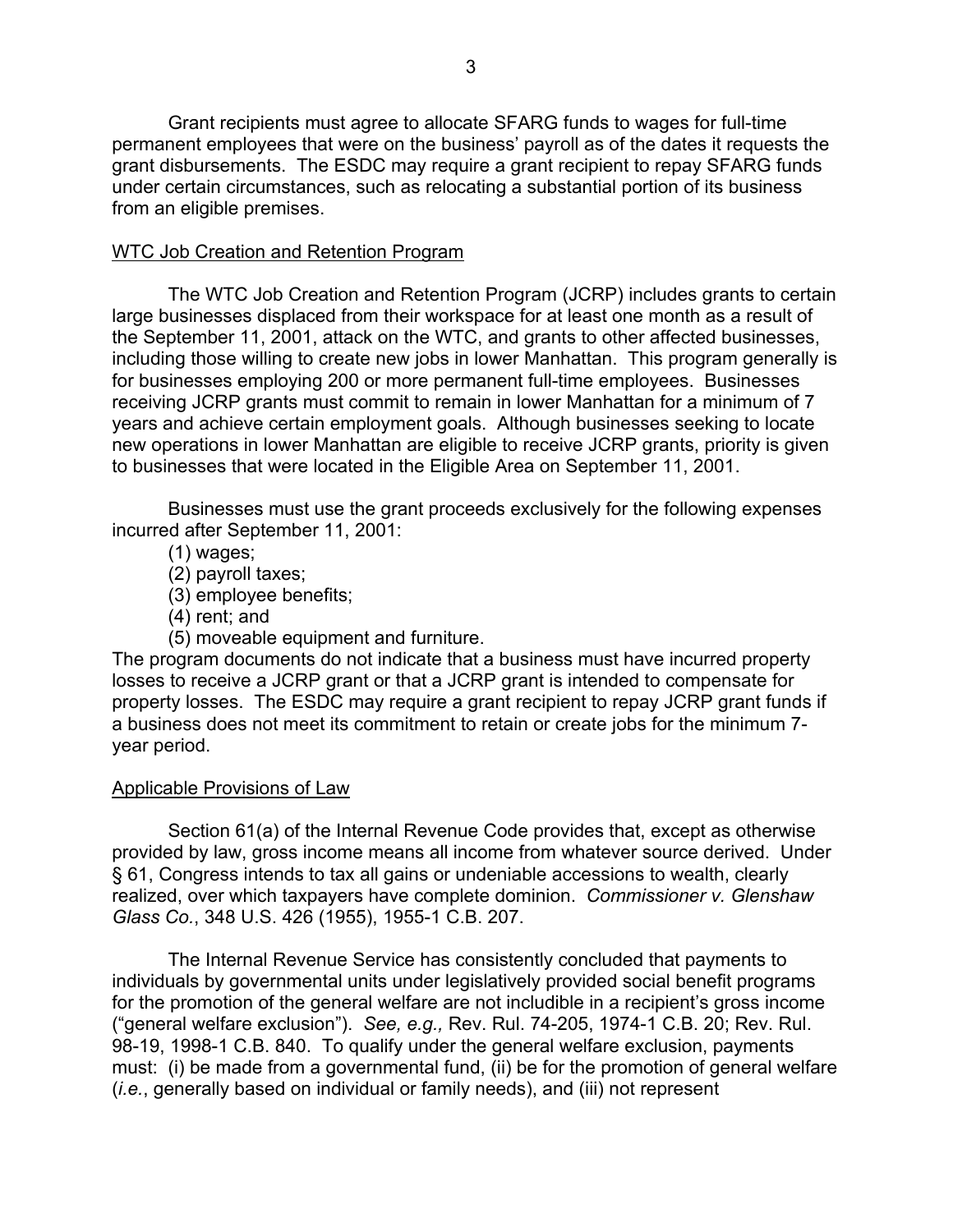compensation for services. Rev. Rul. 75-246, 1975-1 C.B. 24; Rev. Rul. 82-106, 1982-1 C.B. 16. Payments to businesses generally do not qualify for the exclusion because they are not based on individual or family needs. *See Bailey v. Commissioner*, 88 T.C. 1293, 1300-1301 (1987), *acq.*, 1989-2 C.B. 1; Rev. Rul. 76-131, 1976-1 C.B. 16. Moreover, income-replacement payments (whether to businesses or individuals) do not qualify under the general welfare exclusion. *See* Rev. Rul. 73-408, 1973-2 C.B. 15, Rev. Rul. 76-75, 1976-1 C.B. 14, and *Graff v. Commissioner*, 74 T.C. 743 (1980), *aff'd,* 673 F.2d 784 (5<sup>th</sup> Cir. 1982).

Section 102(a) provides that the value of property acquired by gift is excluded from gross income. Under § 102(a), a gift must proceed "from a 'detached and disinterested generosity,' . . . 'out of affection, respect, admiration, charity or like impulses.'" *Commissioner v. Duberstein*, 363 U.S. 278, 285 (1960), 1960-2 C.B. 428. On the other hand, payments that proceed "primarily from the 'constraining force of any moral or legal duty' or from 'the incentive of anticipated benefit' of an economic nature" are not gifts. *Duberstein* at 285. Governmental grants in response to a disaster (whether to a business or an individual) generally do not qualify as gifts because the government's intent in making the payments proceeds from a government's duty to relieve the hardship caused by the disaster. In addition, a government can expect an economic benefit from programs that relieve business or individual hardships. *See Kroon v. United States*, Civil No. A-90-71 (D. Alaska 1974), and Rev. Rul. 2003-12, 2003-3 I.R.B. 283.

Section 139(a) excludes from gross income any amount received by an individual as a qualified disaster relief payment. Section 139(b)(1) provides, in part, that the term "qualified disaster relief payment" means any amount paid to or for the benefit of an individual:

(1) to reimburse or pay reasonable and necessary personal, family, living, or funeral expenses incurred as a result of a qualified disaster  $(\S 139(b)(1));$ 

(2) to reimburse or pay reasonable and necessary expenses incurred for the repair or rehabilitation of a personal residence, or repair or replacement of its contents, to the extent that the need for such repair, rehabilitation, or replacement is attributable to a qualified disaster (§ 139(b)(2)); or

(3) if such amount is paid by a Federal, state, or local government, or agency or instrumentality thereof, in connection with a qualified disaster in order to promote the general welfare (§ 139(b)(4)). Thus, § 139(b)(4) codifies (but does not supplant) the administrative general welfare exclusion with respect to certain disaster relief payments to individuals.

Section 118(a) provides that, in the case of a corporation, gross income does not include any contribution to the capital of the taxpayer. Section 1.118-1 of the Income Tax Regulations provides that § 118 also applies to contributions to capital made by persons other than shareholders. For example, the exclusion applies to the value of land or other property contributed to a corporation by a governmental unit or by a civic group for the purpose of inducing the corporation to locate its business in a particular community, or for the purpose of enabling the corporation to expand its operating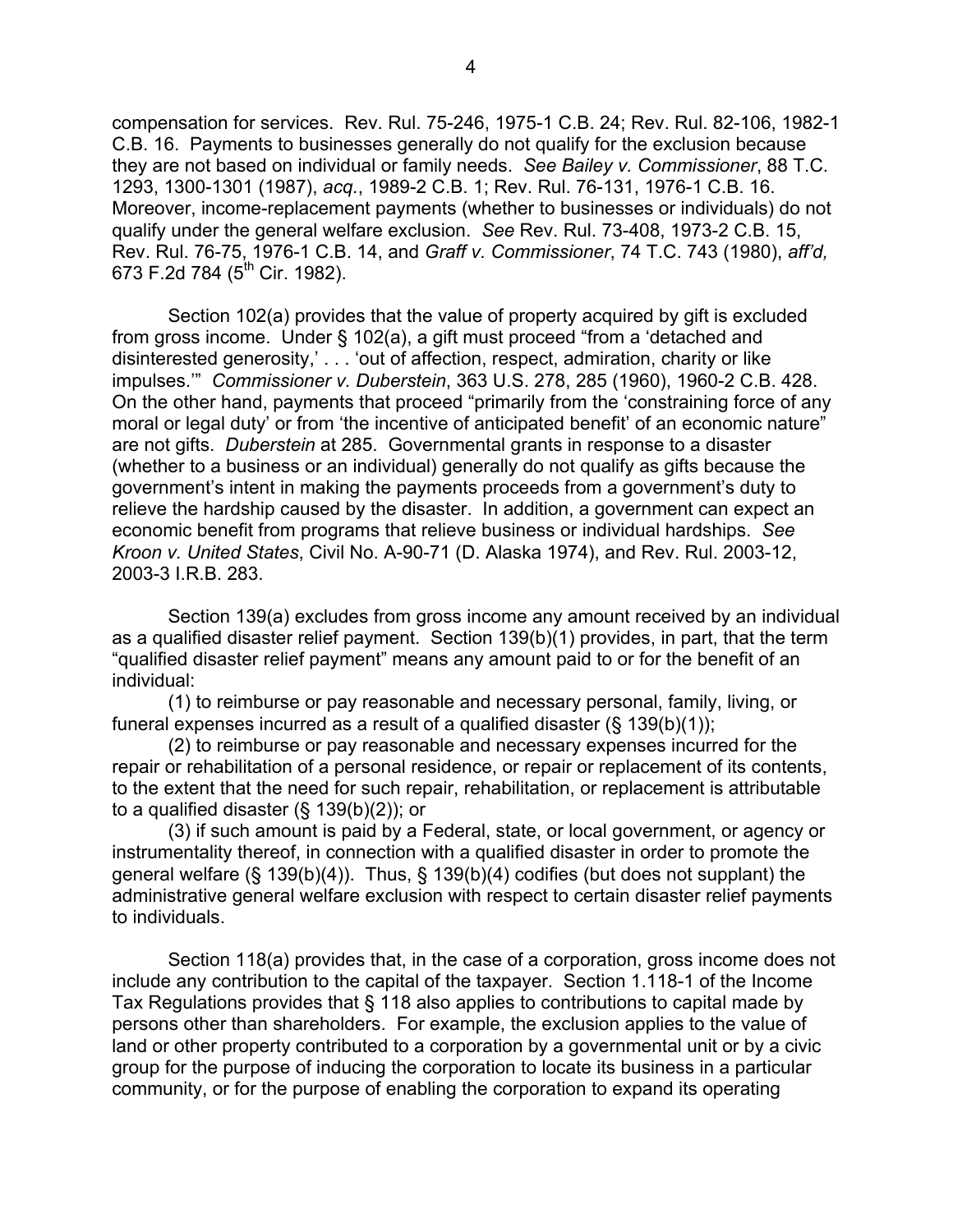facilities. However, the exclusion does not apply to any money or property transferred to the corporation in consideration for goods or services rendered, or to subsidies paid for the purpose of inducing the taxpayer to limit production.

 The Supreme Court of the United States has also considered the contribution to capital concept. In *Detroit Edison Co. v. Commissioner*, 319 U.S. 98 (1943), 1943 C.B. 1019, the Court held that payments by prospective customers to an electric utility company to cover the cost of extending the utility's facilities to their homes were part of the price of service rather than contributions to capital. The case concerned customers' payments to a utility company for the estimated cost of constructing service facilities that the utility company otherwise was not obligated to provide.

 Later, the Court held that payments to a corporation by community groups to induce the location of a factory in their community represented a contribution to capital. *Brown Shoe Co. v. Commissioner*, 339 U.S. 583 (1950), 1950-1 C.B. 38. The Court concluded that the contributions made by the citizens were made without anticipation of any direct service or recompense, but rather with the expectation that the contributions would prove advantageous to the community at large. *Brown* at 591. The contract entered into by the community groups and the corporation provided that in exchange for a contribution of land and cash, the corporation agreed to construct a factory, operate it for at least 10 years, and meet a minimum payroll. *Brown* at 586.

 Finally, in *United States v. Chicago, B. & Q. R. Co.*, 412 U.S. 401 (1973), 1973-2 C.B. 428, the Court, in determining whether a taxpayer was entitled to depreciate the cost of certain facilities that had been funded by the federal government, held that the governmental subsidies were not contributions to the taxpayer's capital. The Court recognized that the holding in *Detroit Edison Co.* had been qualified by its decision in *Brown Shoe Co.* The Court in *Chicago B. & Q. R. Co.* found that the distinguishing characteristic between those two cases was the differing purposes motivating the respective transfers. In *Brown Shoe Co.* the only expectation of the contributors was that such contributions might prove advantageous to the community at large. Thus, in *Brown Shoe Co.,* because the transfers were made with the purpose, not of receiving direct service or recompense, but only of obtaining advantage for the general community, the result was a contribution to capital.

 The Court in *Chicago, B. & Q. R. Co.*, also stated that there were other characteristics of a nonshareholder contribution to capital implicit in *Detroit Edison Co.*  and *Brown Shoe Co.* From these two cases the Court distilled some of the characteristics of a nonshareholder contribution to capital under both the 1939 and 1954 Codes:

1. It must become a permanent part of the transferee's working capital structure;

2. It may not be compensation, such as a direct payment for a specific,

quantifiable service provided for the transferor by the transferee;

3. It must be bargained for;

4. The asset transferred must foreseeably result in benefit to the transferee in an amount commensurate with its value; and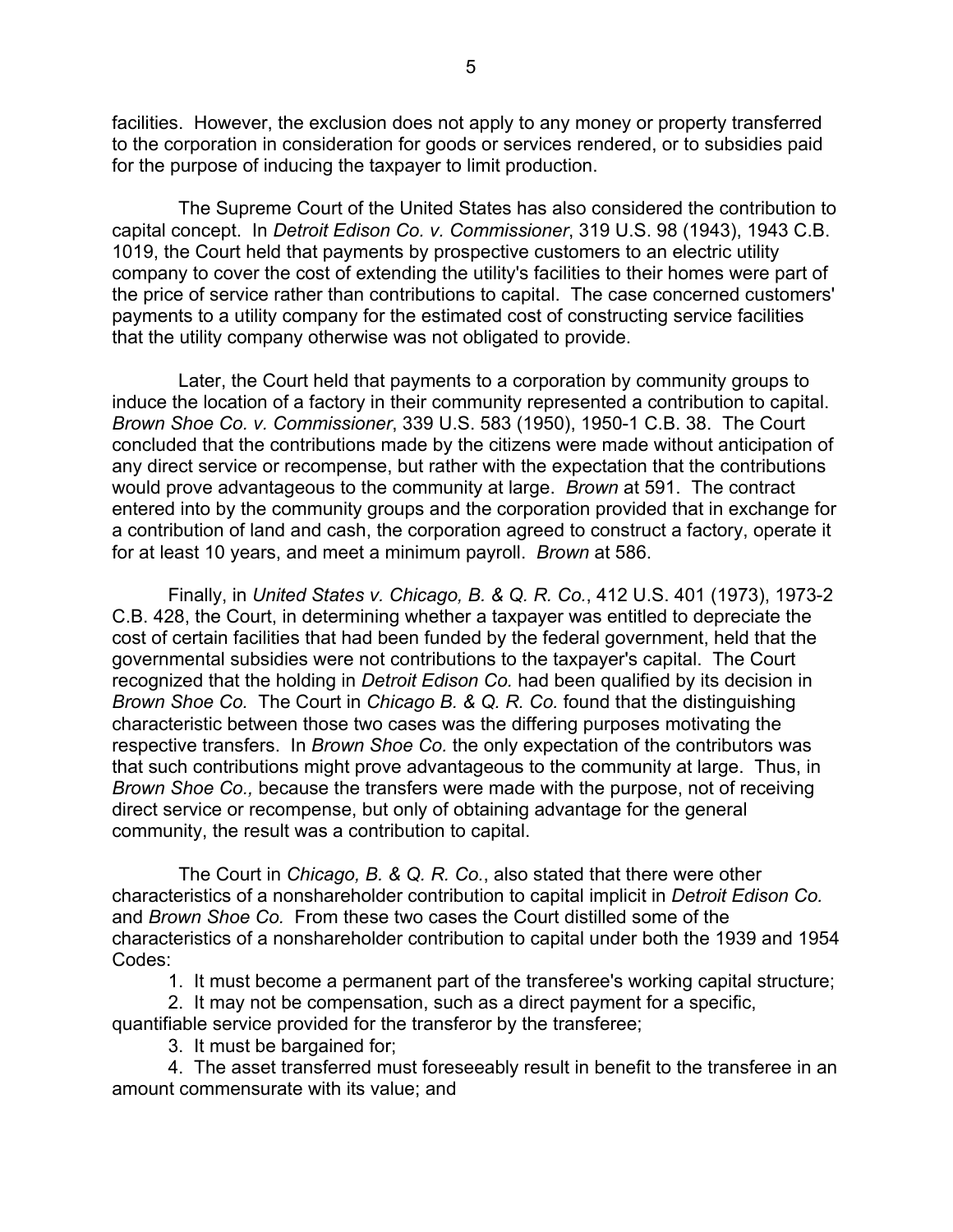5. The asset ordinarily, if not always, will be employed in or contribute to the production of additional income and its value will be assured in that respect.

Under § 362(c)(2), if money is received by a corporation as a contribution to capital, and is not contributed by a shareholder as such, then the basis of any property acquired with such money during the 12-month period beginning on the day the contribution is received shall be reduced by the amount of such contribution. The excess (if any) of the amount of such contribution over the amount of the reduction shall be applied to the reduction of the basis of any other property held by the taxpayer.

Section 165(a) allows a deduction for any loss sustained during the taxable year and not compensated for by insurance or otherwise. Section 165(b) limits the amount of the deduction for the loss to the adjusted basis of the property, as determined under § 1011. Under § 165(i)(1), a taxpayer may elect to take a loss attributable to a disaster occurring in a Presidentially declared disaster area into account for the taxable year immediately preceding the taxable year in which the disaster occurred. Section 165(i)(3) provides that the amount of the loss taken into account in the preceding taxable year cannot exceed the uncompensated amount determined on the basis of the facts existing at the date the taxpayer claims the loss. Section 1.165-1(d)(2)(iii) provides that if a taxpayer has deducted a loss and in a subsequent taxable year receives reimbursement for such loss, the amount of the reimbursement must be included in gross income for the taxable year in which received, subject to the provisions of § 111, relating to recovery of amounts previously deducted.

Section 1033(a) provides that if property, as a result of its destruction in whole or in part, is involuntarily converted into money, the gain, if any, is recognized except to the extent that the electing taxpayer, within 2 years after the close of the first taxable year in which any gain was realized, purchases other property similar or related in service or use to the property so converted. Section 1400L(g) extends this replacement period from 2 years to 5 years for property compulsorily or involuntarily converted as a result of the terrorist attacks on September 11, 2001, in the New York Liberty Zone (as defined in § 1400L(h)), if substantially all of the use of the replacement property is in New York City. (The New York Liberty Zone is the area in New York City located on or south of Canal Street, East Broadway (east of its intersection with Canal Street), or Grand Street (east of its intersection with East Broadway)). Under §1033(a)(2), replacement property is treated as purchased only if, but for the provisions of § 1033(b), its unadjusted basis would be determined under § 1012. In accordance with § 1033(a), the gain is recognized only to the extent that the amount realized upon such conversion exceeds the cost of the replacement property.

 Under §1033(h)(2), if business or investment property is involuntarily converted due to a Presidentially declared disaster as defined in § 1033(h)(3) (generally, a disaster in an area that has been subsequently determined by the President to warrant federal assistance under the Disaster Relief and Emergency Assistance Act), any tangible property held for productive use in a trade or business is treated as property similar or related in service or use to the converted property.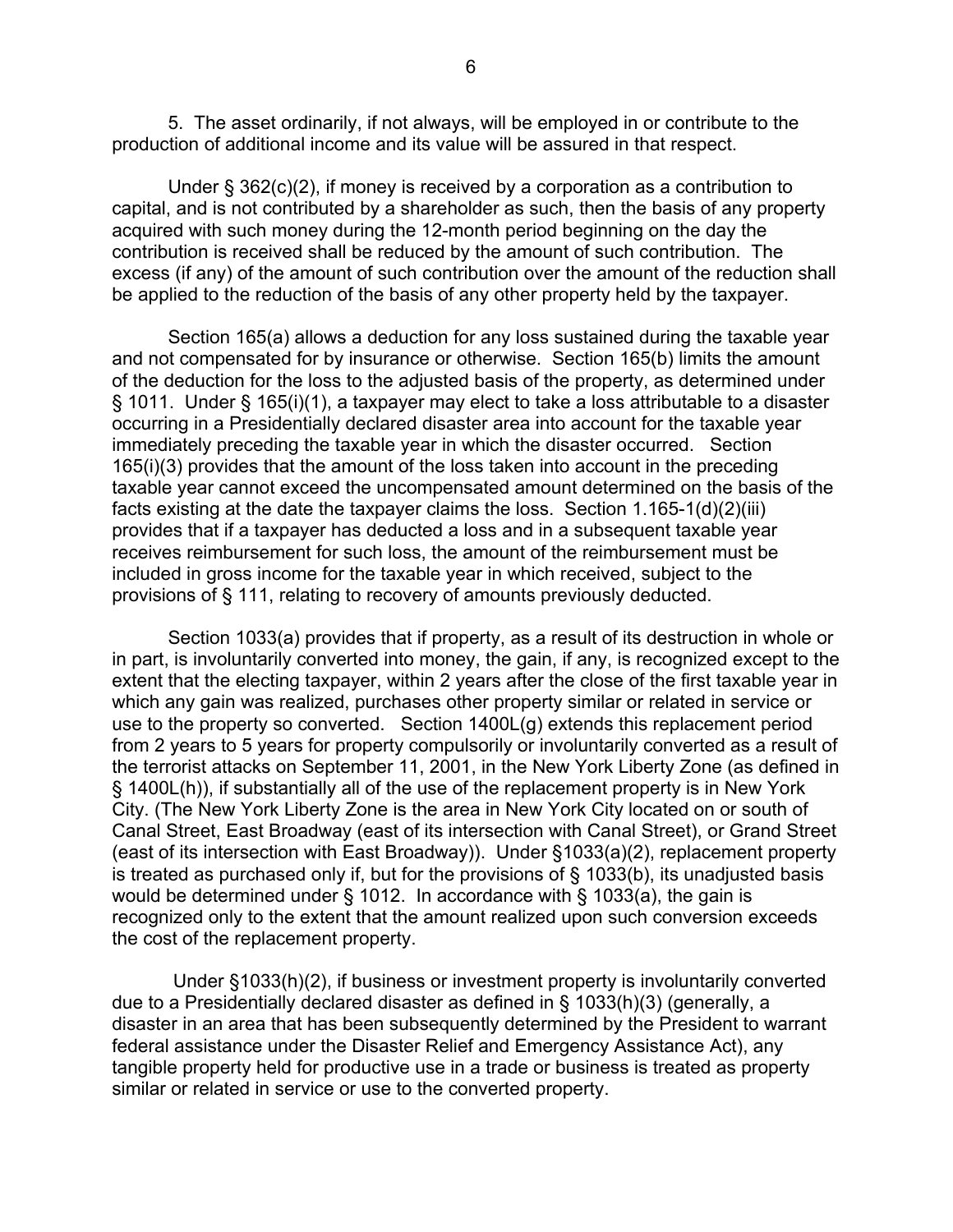#### QUESTIONS AND ANSWERS

#### *Q-1. Are grant payments made under the WTC Grant Programs included in a grant recipient's gross income?*

*A-1.* Generally yes. Payments made under the three WTC grant programs (BRGP, SFARG, and JCRP) are included within the broad definition of "gross income" under § 61 and, as explained in the *Q&A*s below, generally do not qualify for any exclusion under the law. A limited exception to this general rule applies in the case of certain JCRP grant payments that qualify for exclusion as a contribution to capital under § 118. *See Q&A-5.*

 *G*rant recipients should note that, even if they must include part or all of a grant in gross income, they are, of course, allowed to deduct against the grant proceeds and other gross income all deductible business expenses, net operating losses, and other allowable deductions (for example, depreciation deductions) for that year. Moreover, to the extent that BRGP grant payments compensate the recipient for damaged or destroyed property, the recipient may offset the amount of the grant payment against the recipient's adjusted basis in the damaged or destroyed property, and defer recognition of the resulting gain under § 1033. *See Q&A-6 and Q&A-7.*

#### *Q-2. Why are payments made under the WTC Grant Programs not excluded from a grant recipient's gross income under the general welfare exclusion?*

*A-2.* The grant payments under the WTC Grant Programs do not qualify for the general welfare exclusion because that exclusion generally is limited to individuals who receive governmental payments to help them with their individual needs (*e.g.*, housing, education, and basic sustenance expenses). In addition, grant payments that compensate for lost profits or business income (whether to individuals or to businesses) do not qualify for the general welfare exclusion.

#### *Q-3. Why are grant payments made under the WTC Grant Programs not excluded from a grant recipient's gross income as gifts under § 102?*

*A-3.* The governmental grant payments to businesses under the WTC Grant Programs do not qualify for the gift exclusion under § 102(a) because the intent of the Federal, state, and local governments in making these payments proceeds, not from charity or detached and disinterested generosity, but from the government's duty to relieve the hardship resulting from the disaster and the economic benefits it anticipates from a revitalized New York City economy. *See Kroon.* Neither the Acts that appropriated the CDBG funds for the WTC Grant Programs nor the legislative history of those Acts disclose a donative intent. Instead, Congress indicated that the grant funds were for "economic revitalization," to help New York City in its "overall economic recovery," and to assist the "economic recovery" of areas affected by the terrorist attack.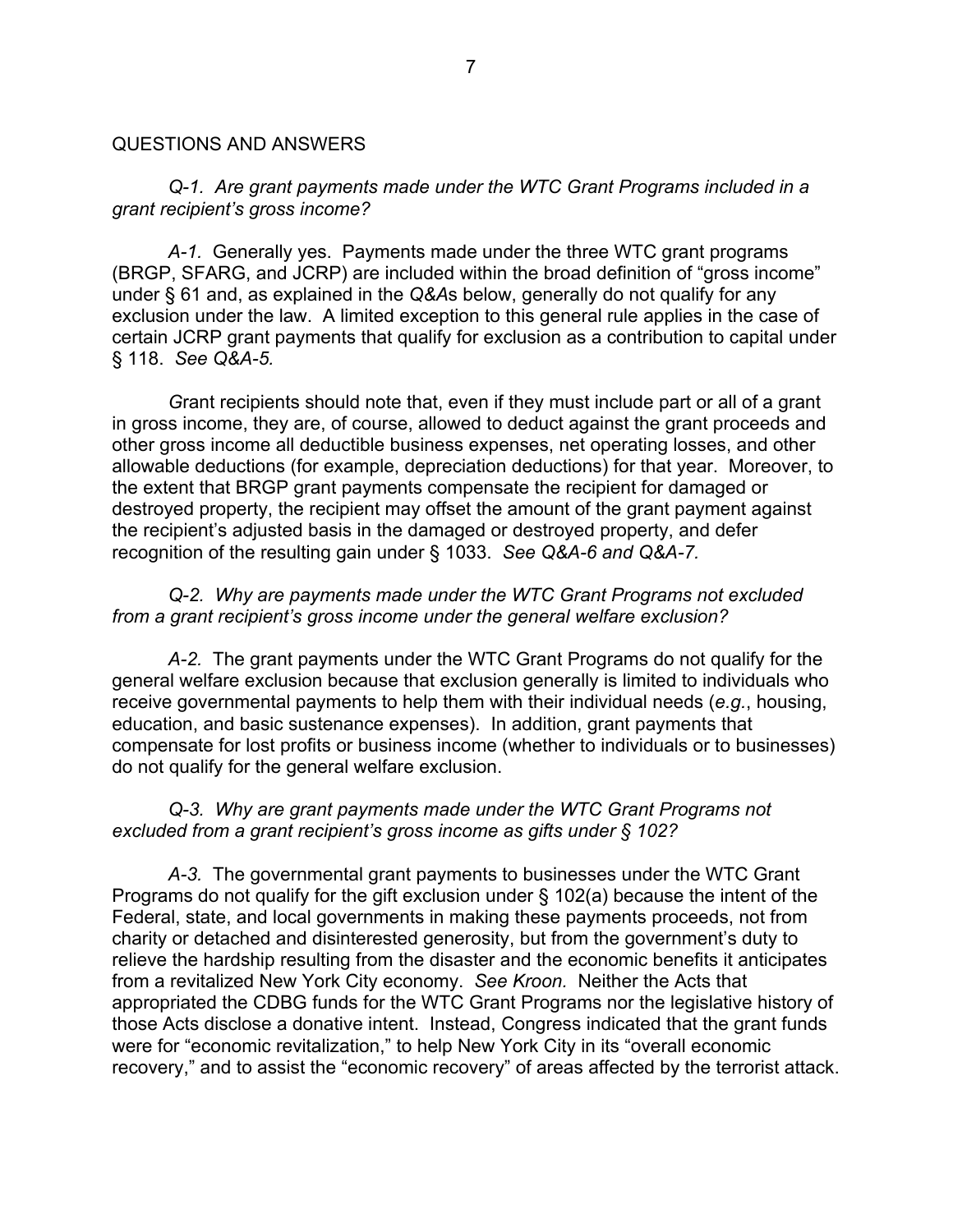*See* § 434 of Pub. L. No. 107-73, H.R. Conf. Rep. No. 272, 107<sup>th</sup> Cong. 1<sup>st</sup> Sess. 176  $(2001)$ , and H.R. Conf. Rep. No. 350, 107<sup>th</sup> Cong. 1<sup>st</sup> Sess. 455 (2001).

*Q-4. Why are grant payments made under the WTC Grant Programs not excluded from a grant recipient's gross income as qualified disaster relief payments under § 139?*

A-4*.* The grant payments under the WTC Grant Programs to businesses other than sole proprietors do not qualify for exclusion from gross income under § 139 because that exclusion applies only to individuals. In the case of sole proprietors, the grant payments made under the WTC Grant Programs do not qualify for exclusion under § 139 because the payments are not made for any of the specific purposes described in § 139(b)(1), (2), or (4).

*Q5. Are payments made under the WTC Grant Programs excluded from gross income as contributions to capital under § 118?* 

*A-5.* No, in the case of BRGP and SFARG grant payments, but yes in the case of some JCRP payments.

The BRGP grant payments compensate small businesses for certain losses resulting from the September 11, 2001, attacks on the WTC. Accordingly, these payments are more akin to insurance payments received for losses than contributions to capital of a corporation, within the definition of § 118 and the case law.

Businesses must use SFARG grant payments to pay wages of their employees, an ordinary business expense under § 162. Accordingly, such payments are not contributions to the capital of the recipient corporation under § 118 and the case law. The BRGP and SFARG grant payments must be included in gross income under § 61. *See* Q&A-1.

To the extent a corporate recipient of a JCRP grant payment applies for, receives, and utilizes the grant funds to acquire furniture and equipment, the JCRP grant payment will be a nonshareholder contribution to capital under § 118 and the case law. Pursuant to § 362(c), the basis of furniture and equipment acquired will be reduced by the amount of the JCRP grant received for such purposes.

JCRP grant payments that are made for the other listed purposes of wages, payroll taxes, employee benefits, and rent are not contributions to the capital of a corporation under § 118 and the case law. These payments must be included in gross income under § 61. *See* Q&A-1.

*Q-6*. *Must recipients of grant payments made under the WTC Grant Programs reduce the amount of an allowable casualty loss deduction under § 165 or include in gross income all or part of a casualty loss claimed in a prior year?*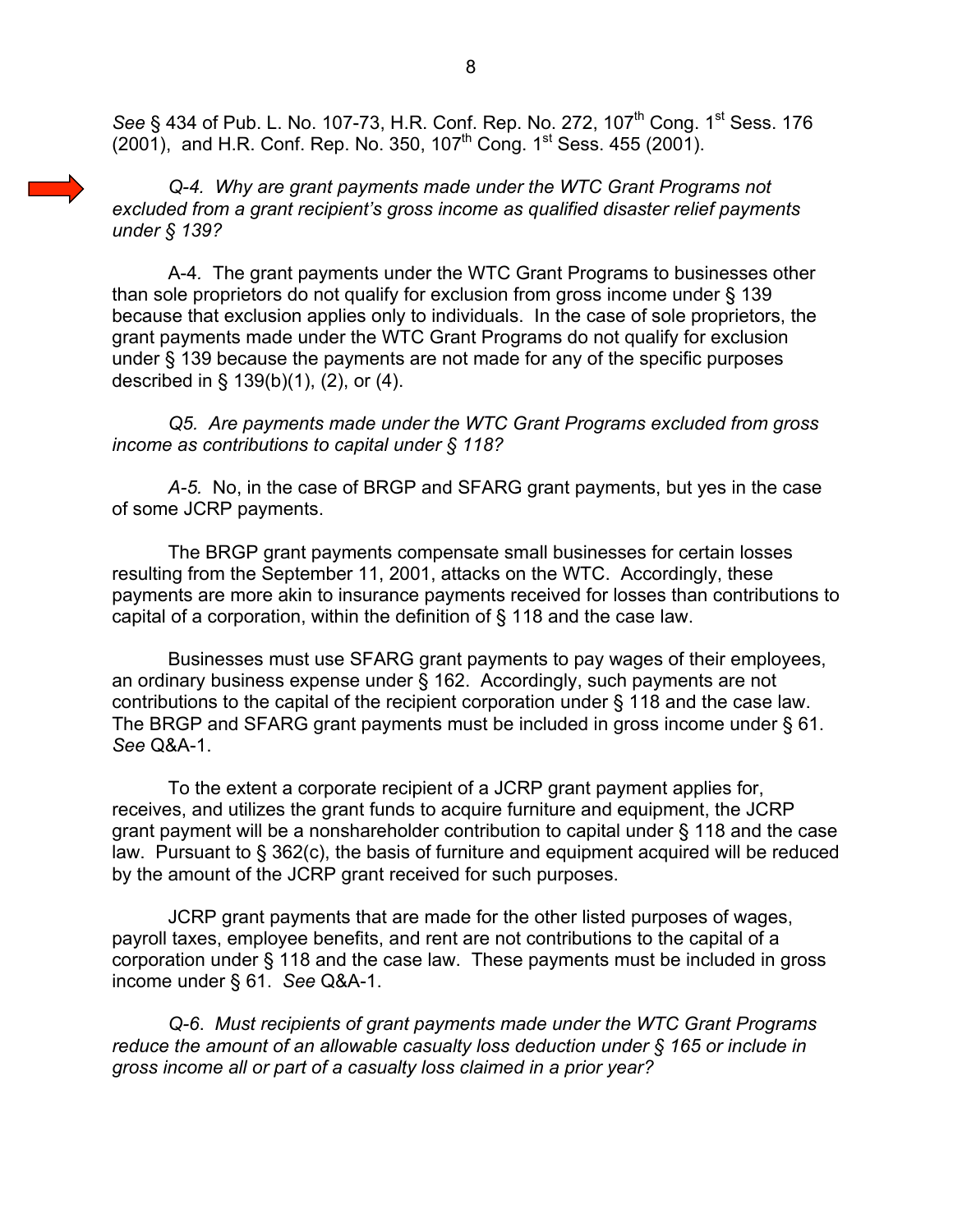*A-6*. No, in the case of SFARG and JCRP grant payments, but yes in the case of BRGP grant payments.

 Section 165 allows deductions for certain losses sustained during the taxable year only if the loss is not compensated by insurance or otherwise. SFARG and JCRP grant payments are not treated as payments in the nature of insurance compensation under § 165 because they are not paid to compensate the business for losses to damaged or destroyed property. Thus, SFARG and JCRP grant payments do not reduce losses on any property destroyed or damaged in the attack on the WTC. SFARG and JCRP grant payments must be included in gross income (*see Q&A-1*) except to the extent that JCRP payments qualify as an excludable contribution to capital under § 118. *See Q&A-5.*

 One purpose of the BRGP is to compensate businesses for damage to, or destruction of, real property and other tangible assets, including equipment, furniture and fixtures, supplies, and inventory. Thus, BRGP payments are treated as compensation received for such losses under § 165 to the extent they compensate businesses for their property losses. If a business properly deducted property losses resulting from the WTC attack on a federal income tax return (for example, for 2000 or 2001), and is reimbursed for that loss by a BRGP grant payment in a later year, the business must include the amount of reimbursement in gross income, as ordinary income, on its federal income tax return for that later year to the extent that its income tax liability for the prior year was reduced by reason of the prior year property loss deduction. *See* § 165(i)(1) and § 1.165-1(d)(2)(iii). A business that did not deduct the property loss on a return for a year prior to the year in which it received the grant payment must reduce any allowable deduction for property loss by the amount of the BRGP grant payment to the extent such payment compensates for that property loss. If the amount of compensation exceeds the business' basis in the damaged or destroyed property, the excess (gain) generally must be included in gross income unless the business qualifies to defer recognition of the gain under § 1033. *See Q&A-7.* 

## *Q-7. May a business defer, under § 1033, recognition of gain realized on receipt of a grant payment made under the WTC Grant Programs?*

*A-7.* Yes, in the case of BRGP grant payments (SFARG and JCRP grant payments are not paid to compensate the business for losses to damaged or destroyed property). A business may elect, under § 1033, to defer the gain on BRGP grant payments received to compensate for losses due to damage to, or destruction of, real property and other tangible assets, including equipment, furniture and fixtures, supplies, and inventory used in a trade or business caused by the attack on the WTC.

 Businesses using BRGP grant payments for the purpose of repairing or replacing the damaged or destroyed property generally are eligible to defer gain under § 1033, if they make the required election and timely purchase property similar or related in service or use to the converted property, the basis of which would be determined under § 1012 if § 1033(b) did not apply ("qualified replacement property"). Amounts paid by